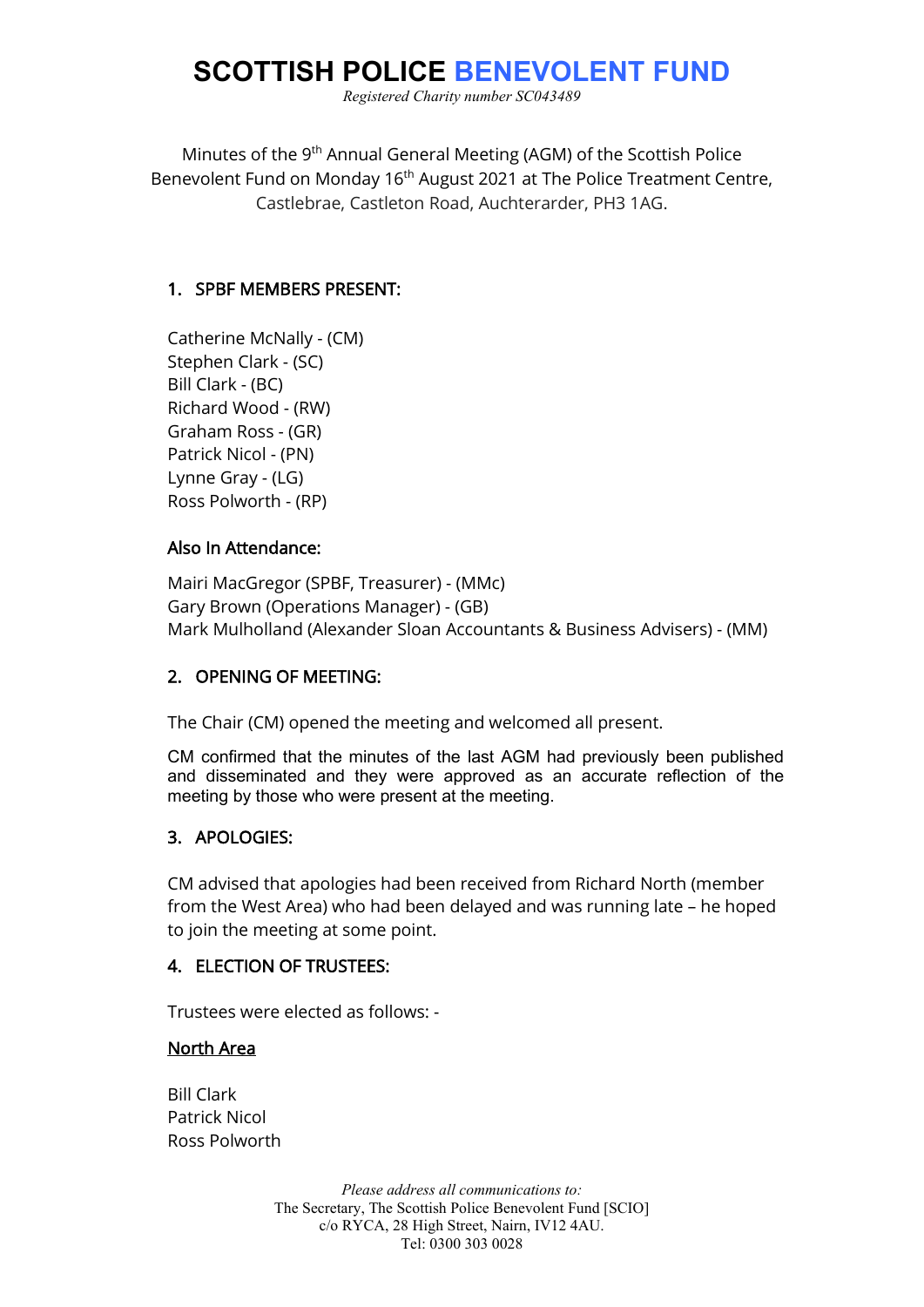## West Area

Catherine McNally Lynne Gray Richard North (in his absence)

#### East Area

Graham Ross Stephen Clark Richard Wood

## 5. CHAIR'S REPORT:

The Chair (CM) welcomed all present to this year's Annual General Meeting, the 9<sup>th</sup> since the creation of the Scottish Police Benevolent Fund.

CM went on to provide the following address: -

"Can I welcome you all to this year's, our ninth, Annual General Meeting of the Scottish Police Benevolent Fund and it is a pleasure to welcome you all in person. I know we had all hoped to meet face to face following our 18-month period of on-line local and Board of Trustees meetings, however the national situation is now showing improvement and with restrictions easing it is only now possible for me to chair an 'in person' meeting for the first time.

Upon reflection it has been a significant and challenging year for all charities and for those we support. Our financial position has improved since the last year with an improving bank balance, while debtors reduced, these factors are a direct result of rigorous application of our guiding principles and a clearer long-term financial view. We continue to have in place a formal financial strategy which will inform our short and long-term budgeting. The number of beneficiaries has decreased on the previous year to 45, but we provided grants totalling £118,663.61 and loans of £2750 which represents strong support to those we have assisted. The charity has paid out significant amounts of financial support to individuals and families in need and I will leave Mark (Mr Mulholland, Auditor, Alexander Sloan Accountant's & Business Advisers) to deliver the financial status in more detail for the charity over the last year. I am pleased that the charity is functioning as it should be and continuing to deliver financial support to those who need it most. Following on from my predecessor Nigel Bathgate I will make no apologies for reiterating that we are a charity of last resort and not a first port of call. We are also not the provider of financial advice, but we can assist to signpost those who approach us to appropriate organisations.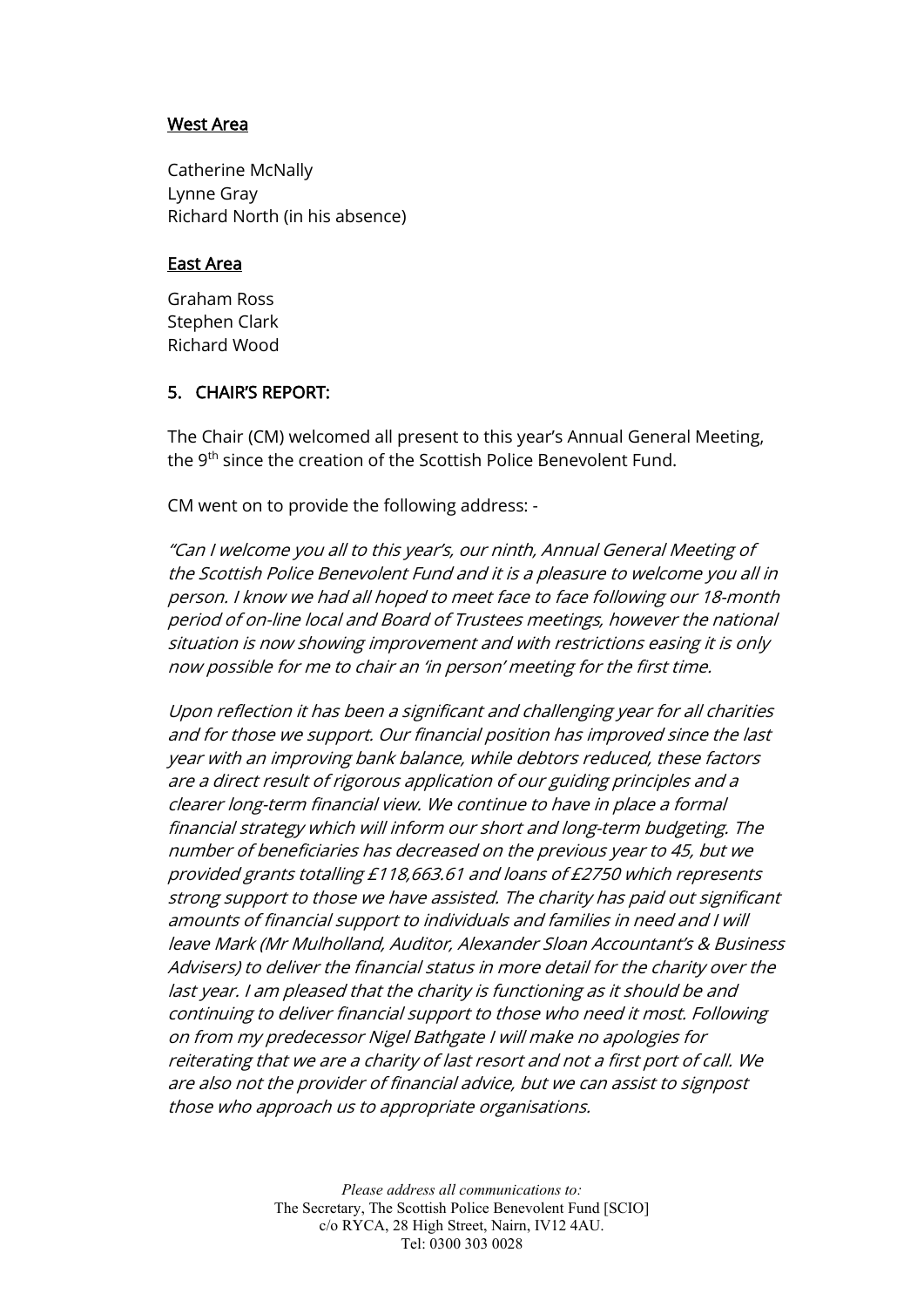# **SCOTTISH POLICE BENEVOLENT FUND**

*Registered Charity number SC043489*

As the pandemic progressed we anticipated a flood of applications and saw at the beginning a number of applications where the applicants anticipated financial hardship sometime in the future and requested assistance at that time. These were not supported in line with our guiding principles. A steady number of applications have been submitted over the last year, but few directly related to the impact of the pandemic. As life returns to a new sort of normality it can be predicted that expenditures of our members may be tested with the charity seeing an increase in applications as a result. Only time will tell as to the true financial impact the last 18 months has had on our members.

I'm sure we all appreciate Gary Brown's concerted and continued efforts to secure various funding sources for this charity. The pandemic has had a bigger impact on all fundraising with a move towards online events and voluntary contributions from viewers, however the easing of restrictions may allow traditional fundraising methods to restart and I am confident that the charity is ready to respond to maximise efforts for our beneficiaries. We are realistic that as a small charity we probably do not sit particularly high in the pecking order, but Gary has made contacts across fundraising spheres which may be beneficial in the future. The charity will continue to seek funding sources and I again note that the Police Service of Scotland for whom we are their designated charity have contributed no funds since our inception yet support other police related charities.

We have been fortunate and have benefitted from some significant legacies, last year was no different. It is always suggested that you cannot rely on these one-off events, but these events occur regularly and assist in our ability to support members in most need.

I would like to take this opportunity to thank the following individuals and organisations who provide support to the Scottish Police Benevolent Fund:

Mairi McGregor, the charities Treasurer for all her efforts throughout the year to liaise and direct payrolls, manage the applications, negotiate with auditors and generally provide a well-stocked library of historical but relevant information which guides many a Trustee.

Gary Brown, who has managed not only the web-site but has undertaken significant exploration of funding streams since his appointment as part time operations manager.

Mark Mulholland, our Auditor for his continued association with this charity, for providing the annual accounts and for leading us comprehensively through them. I am aware that Mark is leaving his current employer for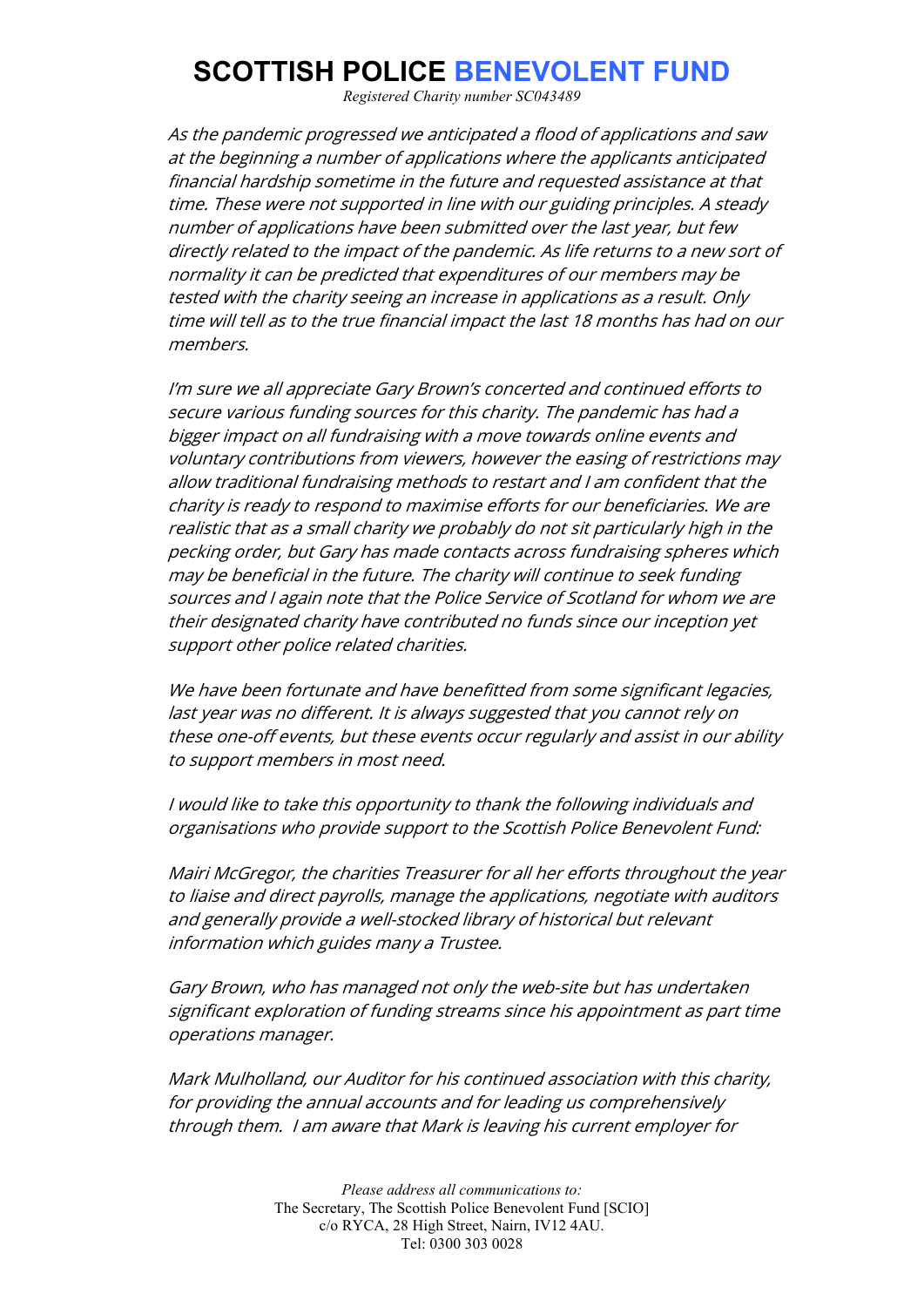pastures new and we wish him all the best in his new role. We will miss his sound advice and wise counsel.

Jenny Shanks, one of our trustees who is due to retire from the police service and who has given many years of faithful service to the charity as the Secretary of the West Sub-Committee and as a Trustee. We wish her a long, happy and healthy retirement.

It would be remiss of me not to mention my predecessor, Nigel Bathgate who retired from the police service earlier this year after many loyal years of service to both the police and the SPBF. Nigel was a stalwart on the charity's Board of Trustees, as Chair and as a member of the East Sub-Committee. His knowledge, experience and contribution is sorely missed by everyone involved in the charity and I would like to record our thanks to him for all his hard work and commitment.

Stevie Clark, who, while remaining a trustee, is standing down as Secretary of the SPBF. Stevie continues to remind us all when we need it of the purpose of the charity and has maintained a tight grip of the correspondence ensuring the SPBF responds appropriately to enquiries.

Further thanks go to the Scottish Police Federation, Association of Superintendents and the Retired Police Officers Association who all provide their support directly and indirectly through promoting the charity and providing personnel so that the local committees and the Board of Trustees can deliver and support beneficiaries.

In continuing that theme, the members of the local Area Sub-Committees and those who are on the Board of Trustees similarly deserve recognition for the hours that you commit to delivering essential assistance throughout the year.

It is difficult in terms of our charity to talk about success. Our constitution provides that the purpose of the Scottish Police Benevolent Fund is the prevention or relief of poverty and the relief of those in need.

During this last year, the charity has supported 45 new individual beneficiaries. I will let Mark (Mr Mulholland, Auditor, Alexander Sloan Accountant's & Business Advisers) highlight the amounts involved. I should stress that these sums involved are not insignificant and highlight this charities commitment to supporting our members and, often members of the wider police family in times of tragic need. That commitment will never cease.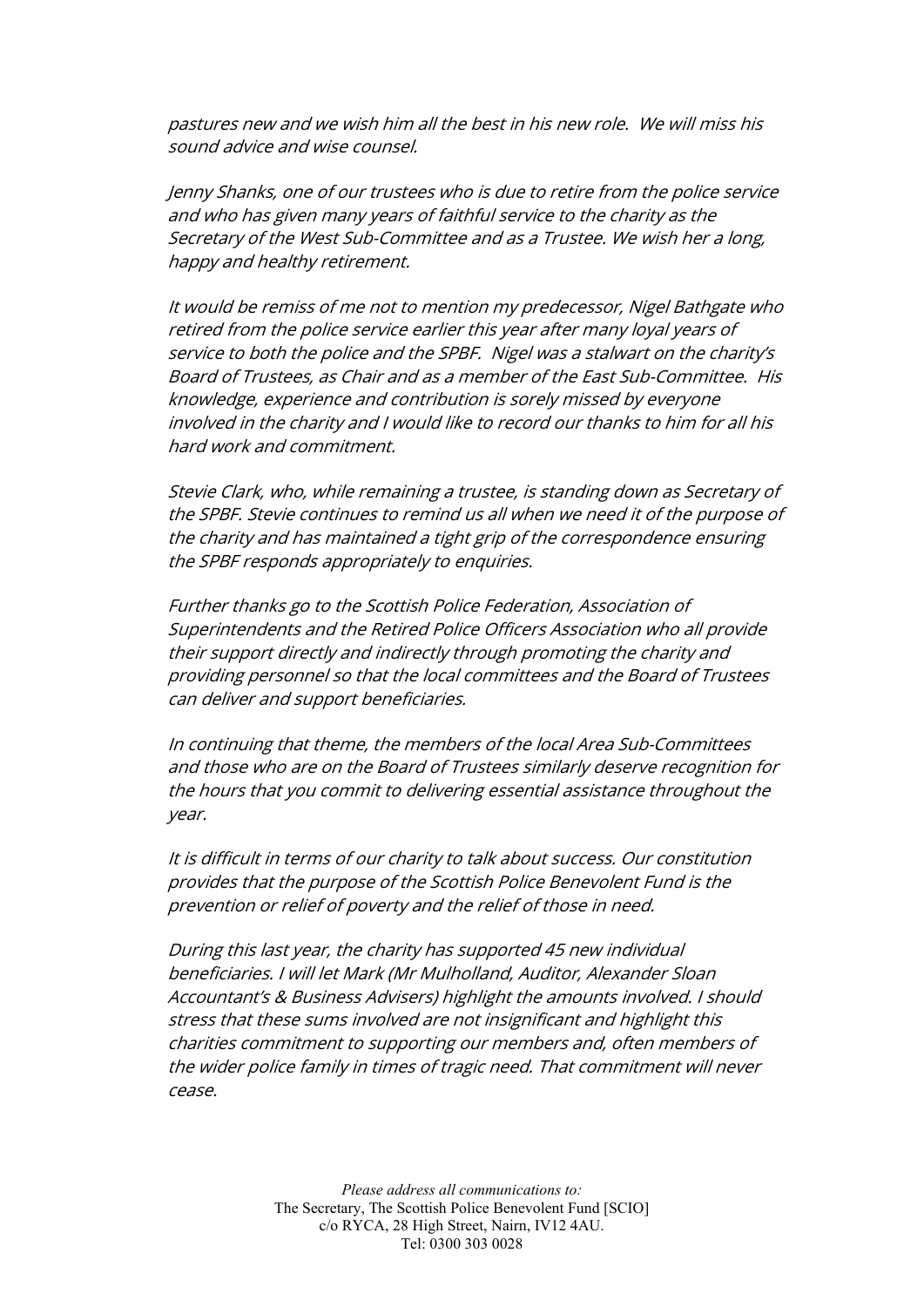# **SCOTTISH POLICE BENEVOLENT FUND**

*Registered Charity number SC043489*

In relation to our investments, the global markets have stabilised over the last year and vindicates the advice and decisions at the last AGM to hold onto our existing investments.

Out with the individual beneficiaries that the charity provides, the charity continues to support a number of external causes all of which have a direct link to the Police Service.

While a challenging year for all of us and for the charity we are continuing to support our members through their most difficult of times and we can be reassured that the charity will remain true to the guiding principles which will keep it in a financially stable position for the future.

# 6. TREASURER'S REPORT AND ANNUAL ACCOUNTS:

Mr Mark Mulholland (MM) was present at the meeting and advised that the accounts had again been audited by Alexander Sloan Accountants & Business Advisers. MM highlighted that he was happy to be able to provide the charity with a "clean and unqualified report". A copy of the accounts was made available to everyone present and a full and detailed update was provided by MM.

Points of note included: -

- During the year, the sum of £195,772 (2020 = £193,980) was received from members of the Scottish Police Benevolent Fund via the monthly subscription. This represents a slight increase in the charity's membership;
- Donations and legacies for this year totalled £298,332 (2020 = £414,236);
- Expenditure on the cost of charitable activities for this year was  $£185,414(2020 = £362,918);$
- Net income was recorded as +£132,783, which sees a reversal on last years' negative figure of -£82,602;
- After gains / losses on investments, the total movement in funds was +£419,303 in comparison to -£154,022 in 2020;
- Grants for the past year totalled £130,375 (2020 = £258,815), whilst donations to other organisations amounted to £10,099 (2020 = £39,720);
- The cost of charitable activities are down on last year and appear in accordance with the financial budget strategy;